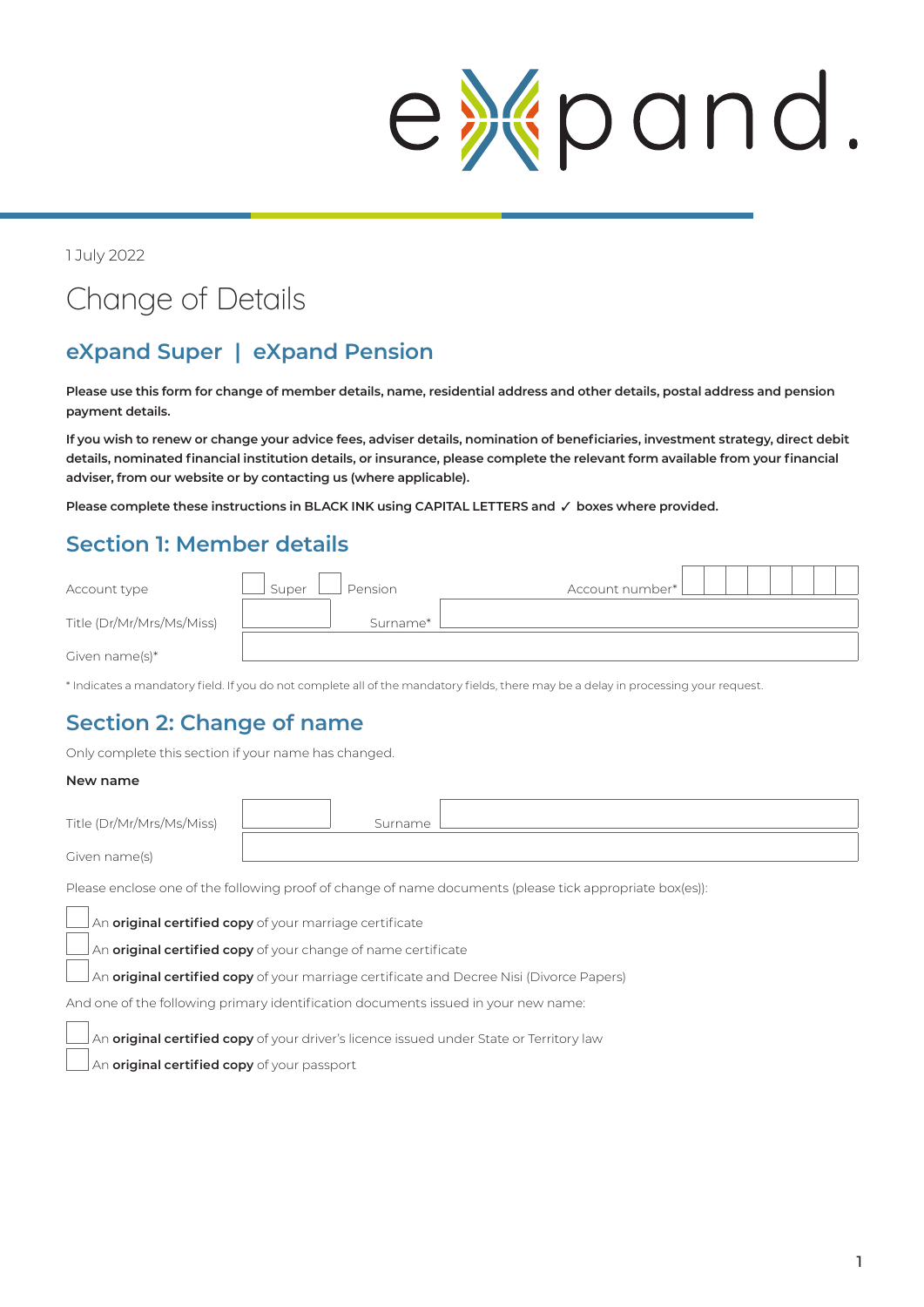For name changes, an original certified copy of the original documents will need to be provided via post. Please refer to the 'Completing Proof of Identity' document on www.myexpand.com.au for a list of persons authorised to certify copies of original documents.

| Signature of client/<br>Power of Attorney or<br>Guardian | Date |  |  |  |  |
|----------------------------------------------------------|------|--|--|--|--|
| Previous signature<br>(where name has<br>changed)        | Date |  |  |  |  |

#### **Section 3: Change of residential address and other details**

For a fast and convenient way to change your residential address simply log into eXpand Online and enter your user ID and password. If you have not registered for eXpand Online, please click on the 'Register for access' link and follow the instructions to gain access.

Alternatively, please contact ClientFirst on 1800 517 124. Please note that you will need to satisfy an identification check of the mandatory fields in Step 1, to change your details.

If you are unable to change your residential address using the above methods please complete the details below.

If you are residing overseas you must complete and submit

an Overseas Investor form (www.myexpand.com.au)

Original certified copies of your identification documents

| Address      |              |       |          |
|--------------|--------------|-------|----------|
|              |              |       |          |
| Suburb       |              | State | Postcode |
|              |              |       |          |
| Phone (home) | Phone (work) |       |          |
|              |              |       |          |
| Mobile       |              |       |          |
| Email        |              |       |          |
|              |              |       |          |

#### **Section 4: Change of postal address**

| Is your postal address the same as your residential address provided in Step 3? $\Box$ Yes $\Box$ No |  |  |
|------------------------------------------------------------------------------------------------------|--|--|
| Please provide postal address if different from the residential address in Step 3.                   |  |  |

| Address      |              |       |            |  |
|--------------|--------------|-------|------------|--|
|              |              |       |            |  |
| Suburb       |              | State | Postcode L |  |
|              |              |       |            |  |
| Phone (home) | Phone (work) |       |            |  |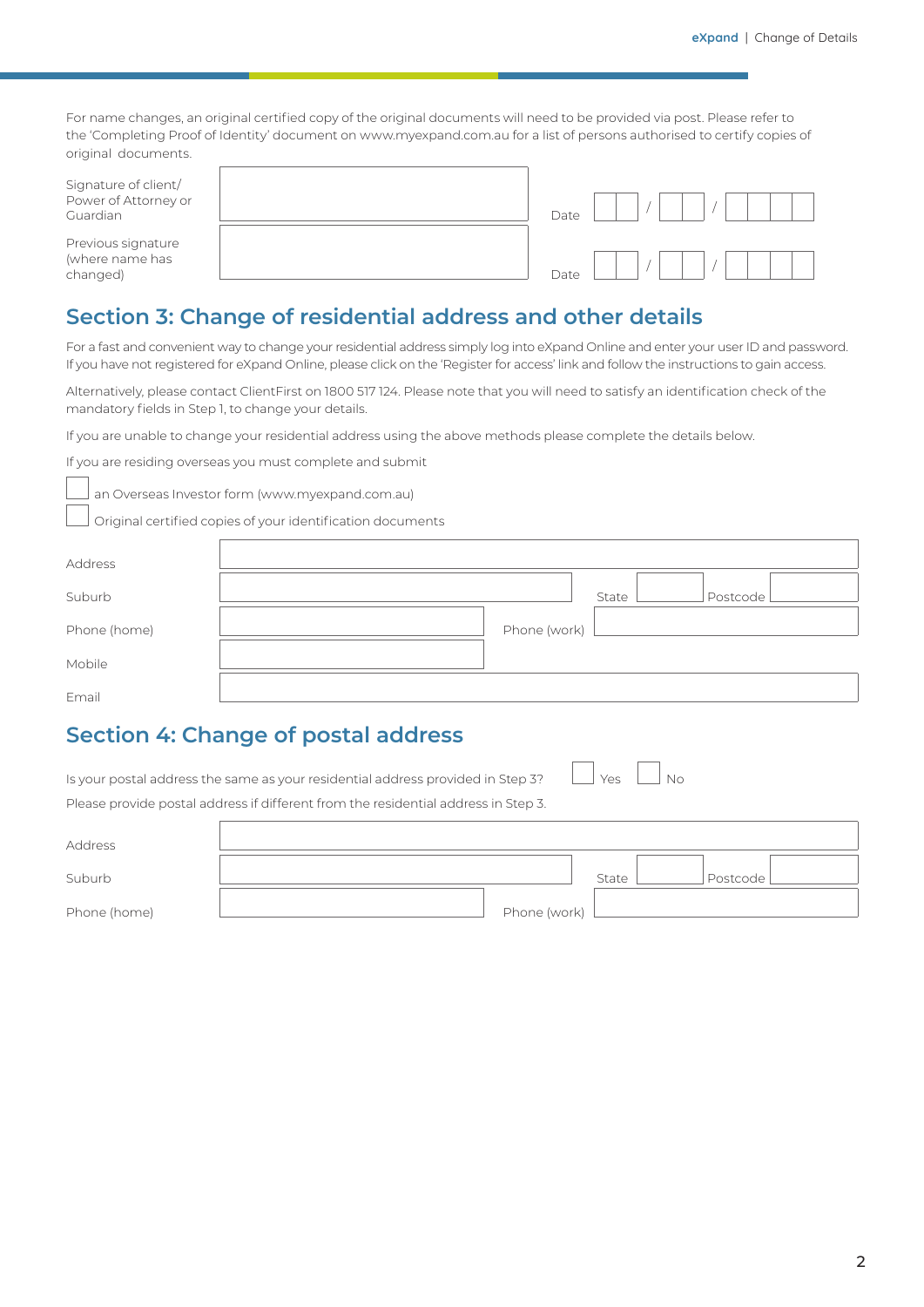### **Section 5: Change to pension payment (eXpand Pension only)**

| A. Please change my pension payment to:                                                                                                                                                                                                                                               |
|---------------------------------------------------------------------------------------------------------------------------------------------------------------------------------------------------------------------------------------------------------------------------------------|
| Frequency                                                                                                                                                                                                                                                                             |
| Half-yearly<br>Fortnightly<br>Monthly<br>Quarterly<br>Yearly                                                                                                                                                                                                                          |
| Pension payments will be made on the first day and date available after the pension has been established. If you select fortnightly pension payments<br>they will be scheduled every second Tuesday based on a start date of 5 July 2022.                                             |
| For monthly, quarterly, half yearly and yearly payment dates you may select to have your pension payment paid on the 6th, 10th, 14th, 20th, 25th and<br>28th of each month.                                                                                                           |
| I would like to select a specified start date.                                                                                                                                                                                                                                        |
| Where you have elected to select a specific start date please select the date and month below:                                                                                                                                                                                        |
| 10th<br>20th<br>25th or<br>28th of<br>6th<br>14th                                                                                                                                                                                                                                     |
| Please note:                                                                                                                                                                                                                                                                          |
| Where no month is selected it will default to the next month available.<br>• We may process your pension payment earlier than the specified date, to ensure it reaches your nominated financial institution on time.                                                                  |
| B. Please select the level of annual pension required:                                                                                                                                                                                                                                |
| Select the level of annual pension required.                                                                                                                                                                                                                                          |
| Minimum*                                                                                                                                                                                                                                                                              |
| <b>OR</b>                                                                                                                                                                                                                                                                             |
| Maximum limit** (Transition to retirement pension only)                                                                                                                                                                                                                               |
| Full maximum (10%)                                                                                                                                                                                                                                                                    |
| OR<br>Pro-rata maximum                                                                                                                                                                                                                                                                |
|                                                                                                                                                                                                                                                                                       |
| OR                                                                                                                                                                                                                                                                                    |
| Indexation rate<br>$\frac{0}{0}$<br>Nominated amount<br>Ŝ<br>Net<br>Gross<br>or CPI<br>per annum                                                                                                                                                                                      |
| OR                                                                                                                                                                                                                                                                                    |
| $\%$<br>Nominated amount<br>Ŝ.<br>Net<br>Gross<br>Indexation rate<br>per payment <sup>+</sup><br>or CPI                                                                                                                                                                               |
| If you commence your pension other than on 1 July, this amount will be pro-rated.<br>$^\ast$<br>** If you select a transition to retirement pension and do not complete this step, the full maximum (10%) pension payment will apply.<br><sup>t</sup> This is a whole payment amount. |
| Please note: We require five business days to action your request. If we have not received your request in time to alter your next<br>scheduled payment, please be assured your alteration will take effect from the following payment.                                               |
| If you are receiving pension payments and your financial institution details have changed, please complete the details below:                                                                                                                                                         |
| Name of financial institution                                                                                                                                                                                                                                                         |
| Account name                                                                                                                                                                                                                                                                          |
| Account number<br>BSB                                                                                                                                                                                                                                                                 |
| I want to update my nominated financial institution with the above details for all future withdrawals & pension payments.                                                                                                                                                             |

#### Please note:

- **•** Ensure your account details are correct as we will not be liable for mistaken payments based on incorrect details.
- **•** The account must be in your own name or in one jointly owned by you.